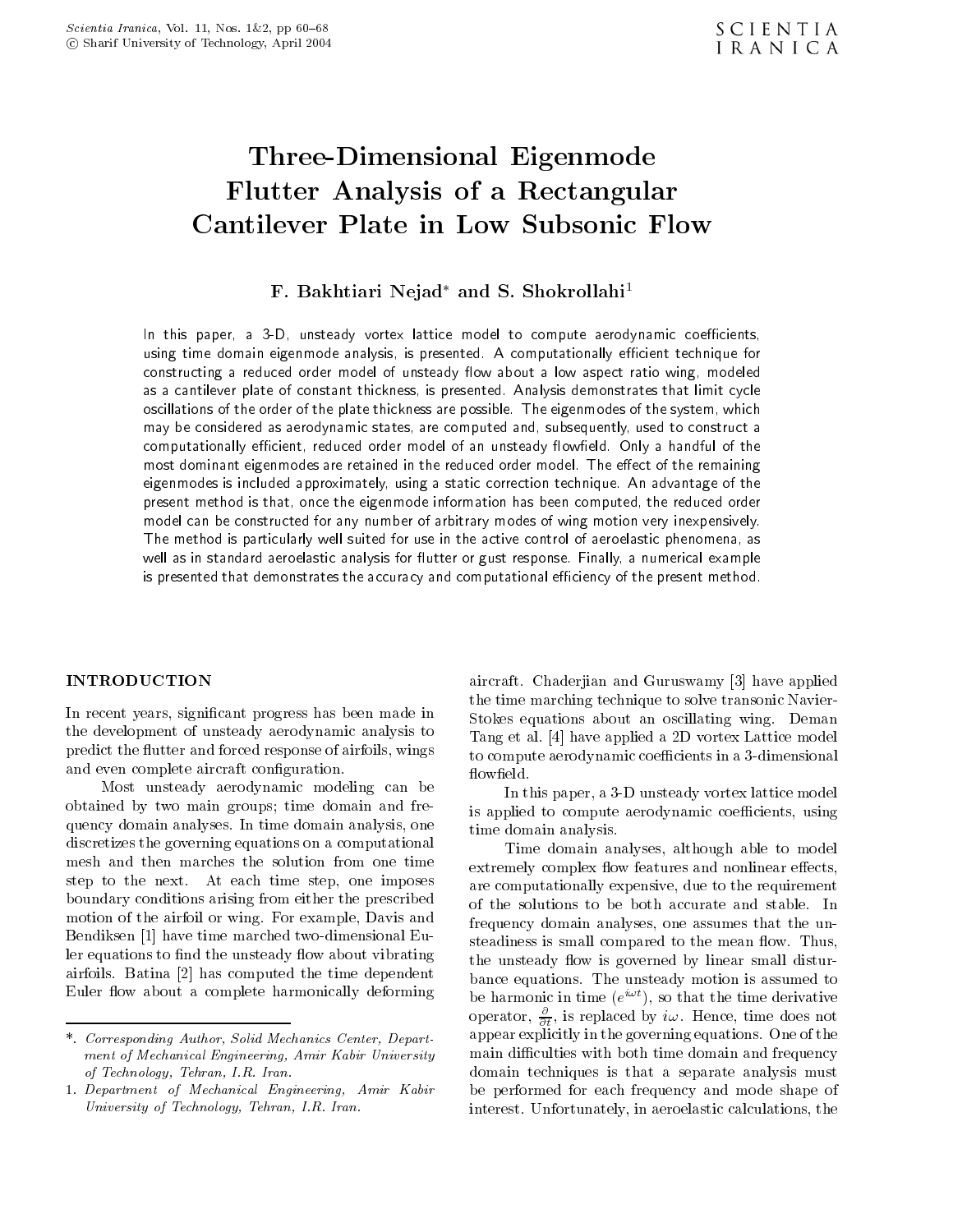frequencies and mode shapes are often not known a priori A number of investigators have circumvented this difficulty by simultaneously marching the fluid and structural dynamic equations of motion This approach, although relatively straightforward, is still, computationally, very expensive. Furthermore, separate analysis must be performed for each reduced velocity or mass ratio of interest. Finally, for applications to active control problems, such simulations do not provide the control engineers with the Laplace plane information needed to formulate control laws One approach to overcoming these difficulties is to develop reduced order models of time domain or frequency domain aerodynamic analyses The goal is to describe the unsteady aerodynamic loads over a range of reduced frequencies, using models with a small number of aerodynamic states. One way to do this is to simply evaluate the unsteady load, due to a particular mode shape of vibration at a number of reduced frequencies and then curve - then curve - then curve - then curve - then curve - then curve - then curv convenient time domain representation The approxi mate time domain representation is usually taken to be a sum of exponentials, since the corresponding Laplace transform is a rational polynomial The parameters in the approximation, such as the time constant of the exponentials or the constant multiplying of each exponential, are found by minimizing the error between the approximation and the exact solutions at a -nite number of frequencies Note that this method requires the approximation for the unsteady aerodynamic loads to be computed for each mode shape of the vibrating wing

### AERODYNAMIC EQUATIONS : VORTEX LATTICE MODEL

The flow about the cantilever plate is assumed to be incompressible, inviscid and irrotational. Hence, the eld may be modeled using potential output was presented using the continuous complete the continuous complete o techniques. Here, an unsteady vortex lattice method is used to model this flow. A typical planar vortex lattice mesh for the three-dimensional flow is shown in Figure 1. The plate and wake are divided into a number of elements All of the elements on the wing and wake are of equal size,  $\Delta x$ , in the streamwise direction. Point vortices are placed on the plate and in the wake at the quarter chord of the elements. At the threequarter chord of each plate element, a collocation point is placed for the downwash, i.e., the velocity induced by the discrete vortices is required to equal the downwash arising from the unsteady motion of the plate. Thus, one obtains the relationship

$$
w_i^{t+1} = \sum_j^{k m m} K_{ij} \Gamma_j^{t+1} \quad i = 1, \dots, km,
$$
 (1)



Figure - Threedimensional aeroelastic model of a cantilever plate.

where  $w_i^*$  - is the downwash at the  $i$ th collocation point iat time step t - j = j is the strength of the jim vortex. and Kij is and that is given that is given that is given that is given that is given that is given that is given in  $[5]$ .

As described by Deman Tang et al.  $[4]$ , there are three sets of equations in the wake At the wake At the wake At the wake At the wake At the wake At the in the wake, at time step  $t + 1$ , one has:

$$
\Gamma_{km+1}^{t+1} = -\sum_{j}^{km} (\Gamma_j^{t+1} - \Gamma_j^t).
$$
 (2)

Once the vorticity has been shed into the wake, it convects in the wake with speed  $U$ . From the second vortex point to the last two vortex points in the wake for the special case where  $\Delta x = U \Delta t$ , this convection is described numerically by

$$
\Gamma_i^{t+1} = \Gamma_{i-1}^t, \quad i = km+2, ..., kn-1. \tag{3}
$$

At the last vortex point in the wake, one has the following relationship for the vortex distribution

$$
\Gamma_i^{t+1} = \Gamma_{i-1}^t + \alpha \Gamma_i^t \quad i = kn,\tag{4}
$$

where  $\alpha$  is a relaxation factor; usually  $0.95 < \alpha < 1.0$ .

Putting together Equations 1 to 4 gives an aerodynamic matrix equation

$$
A\Gamma^{t+1} + B\Gamma^t = w^{t+1},\tag{5}
$$

where  $A$  and  $B$  are aerodynamic coefficient matrices. From fundamental aerodynamic theory, one can obtain the pressure distribution on the plate at the j<sup>th</sup> point, in terms of the vortex strength, as:

$$
\Delta p_j = \frac{\rho_{\infty}}{\Delta x} \left[ U(\Gamma_j^{t+1} + \Gamma_j^t)/2 + \sum_i^j \Delta x (\Gamma_i^{t+1} - \Gamma_i^t)/\Delta t \right].
$$
 (6)

Let

$$
\overline{\Gamma} = \Gamma/(Uc), \quad U \equiv \Delta x/\Delta t,
$$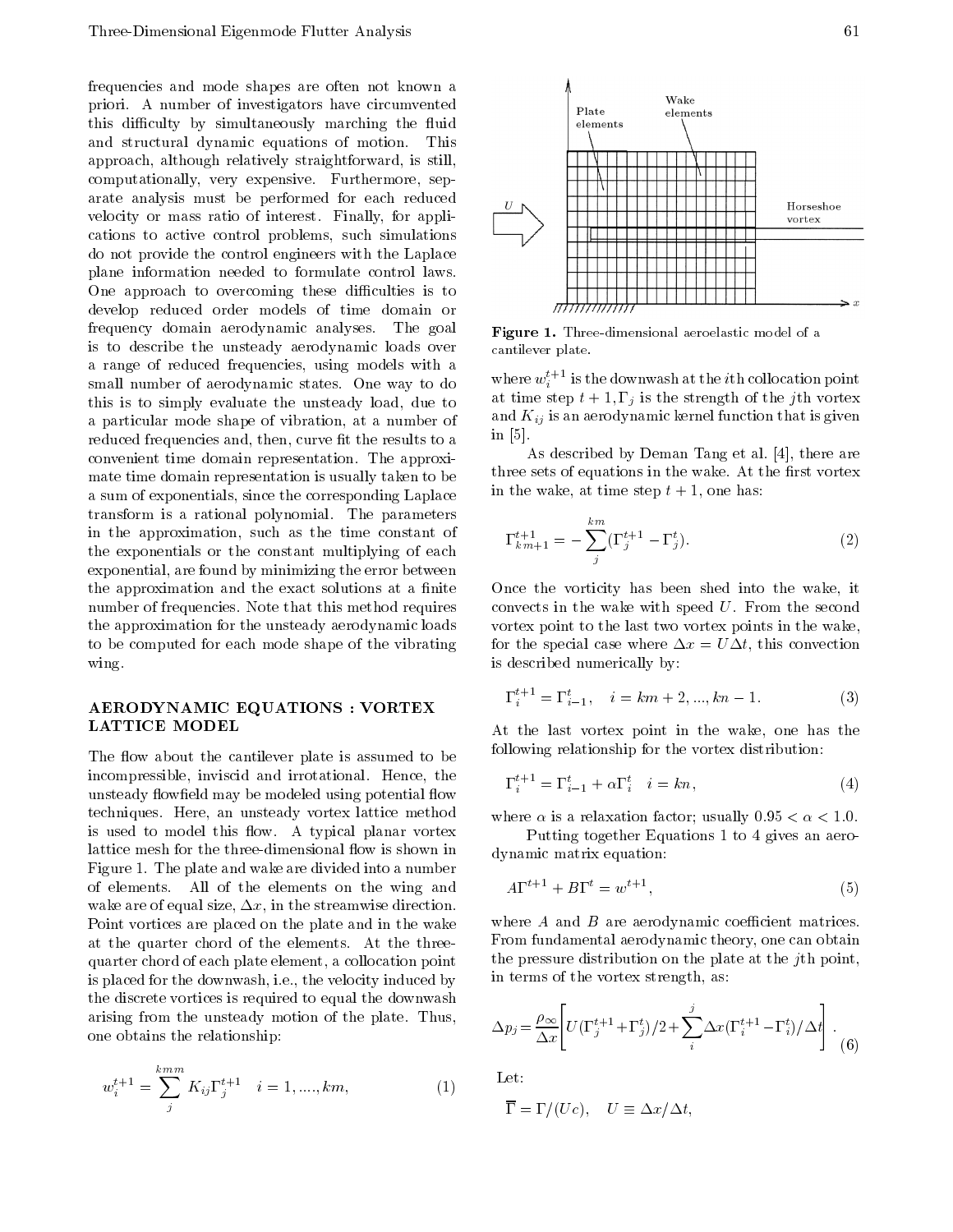and the overbar of  $\Gamma$  is then dropped for convenience. Thus, the nondimensional pressure is given by:

$$
\Delta \overline{p}_j = \frac{c}{\Delta x} \left[ \left( \Gamma_j^t + \Gamma_j^{t+1} \right) / 2 + \sum_i^j \left( \Gamma_i^{t+1} - \Gamma_i^t \right) \right], \tag{7}
$$

and the aerodynamic generalized force is calculated

$$
Q^{ij} = \frac{\rho_{\infty} U^2 c^4}{Dh} \int_{0}^{1} \int_{0}^{1} \Delta \overline{p} \phi_i \psi_j dx dy.
$$
 (8)

# MODEL (EIGENMODES)

If one assumes the structural response to be zero, then, from Equation 5 one can obtain a representation of unforced fluid motion as:

$$
A\Gamma^{t+1} + B\Gamma^t = 0.\tag{9}
$$

From Equation 9, an aerodynamic eigenvalue problem may be found. Because the matrices  $A$  and  $B$  are nonsymmetric, the right and left eigenvalues and eigenvectors of the generalized eigenvalue problem must be computed. They are:

$$
AXZ = -BX,\tag{10}
$$

and

$$
A^T Y Z = -B^T Y,\tag{11}
$$

where  $X$  and  $Y$  are the right and left eigenvector matrices and  $Z$  is a diagonal matrix whose diagonal entries contain the eigenvalues. The discrete-time eigenvalues zi are related to continuoustime eigen values i by zi exp it The real part of iindicates the damping of the system and the imaginary in provides the oscillation frequency  $\mathcal{I} = \mathcal{I}$  right and  $\mathcal{I}$  . Only left eigenvectors are orthogonal with respect to the matrices  $A$  and  $B$ . The eigenvectors are normalized such that they are orthonormal with respect to  $A$ . Therefore:

$$
Y^T A X = I,\t(12)
$$

and

$$
Y^T BX = -Z.\t(13)
$$

Next, let the point vortex vector,  $\Gamma$ , be a linear combination of the  $Ra$ , right eigenvectors (where, in practice,  $Ra \ll \frac{k}{m \times km m}$ , i.e.:

$$
\Gamma = X_{Ra} \gamma, \tag{14}
$$

where  $\gamma$  is the vector of the aerodynamic modal coordinates.

 $\mathcal{F}'$  been retained, all of the eigenmodes participate in the one - notice - notice - noticed order at the reduced order at  $\mathcal{C}$ namic model, only a few aerodynamic eigenmodes need to be retained in the aeroelastic model for good accu racy. However, whereas the dominant eigenmodes have response to some degree. To account for the neglected eigenmodes, therefore, a quasistatic correction is used, which accounts for much of their influence. This technique is similar to the modeacceleration method common to structural dynamics and was -rst suggested in the context of fluid eigenmode analysis by Florea and Hall  $[6]$ . Thus, let:

$$
\Gamma = \Gamma_s + \Gamma_d = \Gamma_s + X_{Ra} \gamma_d, \tag{15}
$$

where the rest term on the righthand side is a rest term on the righthand side is a rest term on the right  $\alpha$ quasistatic solution of the vortex flow and the second term is a dynamic perturbation solution By de-nition the quasistatic portion,  $\Gamma_s$ , is given by:

$$
[A+B] \Gamma_s^t = w^t,\tag{16}
$$

where  $w^*$  is the downwash at time step  $t$ . Equations 5  $\hspace{0.1mm}$ and 16 may be inverted once to determine  $\Gamma_s^t$ , in terms of  $w<sup>t</sup>$  and do not need to be evaluated at each time step

### NONLINEAR STRUCTURAL EQUATIONS

The nonlinear structural equations for a plate were derived from Hamilton's principle and Lagrange's equations These equations are based on the Von Karman plate theory using total kinetic and elastic energies and the work done by applied aerodynamic loads on the plate [7]. Approximate modes are substituted into the energy expression and then into Lagrange's equations to yield equations of motion for each structural modal coordinate. The results are presented as follows.

#### STRUCTURAL MODE FUNCTIONS

The transverse or out-of-plane displacement,  $w$ , and the in-plane displacements,  $u$  and  $v$ , are expanded as follows

$$
u = \sum_{i} \sum_{j} a_{ij}(t)u_i(x)u_j(y),
$$
  
\n
$$
v = \sum_{r} \sum_{s} b_{rs}(t)v_r(x)v_s(y),
$$
  
\n
$$
\sum_{m} w = \sum_{n} \sum_{n} q_{mn}(t)\phi_m(x)\psi_n(y),
$$
 (17)

where the mode functions up  $\{v_{i}\}$  ,  $\{v_{i}\}$  ,  $\{v_{i}\}$  ,  $\{u_{i}\}$  ,  $\{u_{i}\}$  ,  $\{v_{i}\}$  ,  $\{v_{i}\}$ given by

$$
u_i(x) = \cos i\pi (x/c)
$$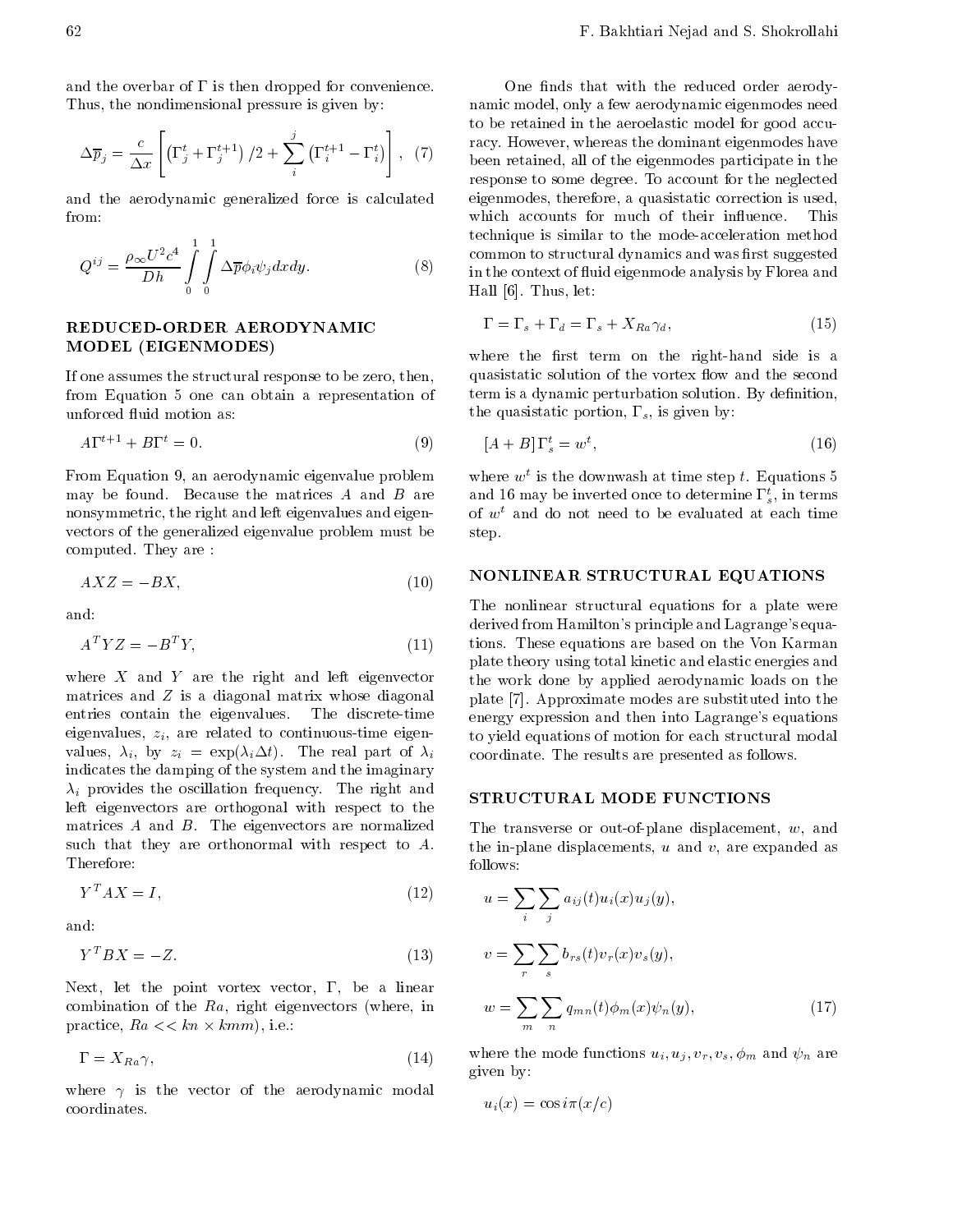$$
u_j(y) = \sin[(2j - 1)/2] \pi(y/L),
$$
  
\n
$$
v_r(x) = \cos r \pi(x/c),
$$
  
\n
$$
v_s(y) = \sin[(2s - 1)/2] \pi(y/L),
$$
  
\n
$$
\phi_m(x) = \sqrt{2} \sin \left[ \beta_m(x/c) + \frac{3}{4} \pi \right] + \exp \left[ -\beta_m(x/c) \right]
$$
  
\n
$$
+ (-1)^{m+1} \exp \left\{ -\beta_m \left[ 1 - (x/c) \right] \right\},
$$
  
\n
$$
\psi_n(y) = \sqrt{2} \sin \left[ \beta_n(y/L) - \frac{1}{4} \pi \right] + \exp \left[ -\beta_n(y/L) \right]
$$
  
\n
$$
+ (-1)^{n+1} \exp \left\{ -\beta_n \left[ 1 - (y/L) \right] \right\}
$$
  
\n
$$
+ (-1)^n \exp(-\beta_n),
$$

with:

$$
\beta_m = (m - \frac{3}{2})\pi, \quad \beta_n = (n - \frac{1}{2})\pi,
$$

 $\phi_m(x)$  is a free-free beam function and  $\psi_n(y)$  is a cantilever beam function for m in the rigid body and the rigid of the state of the state of the state of the s translation and the rotation modes are

$$
\phi_1(x) = 2, \quad \phi_2(x) = 2[1 - 2(x/c)],
$$

and a  $\mu$  -  $\mu$  are normalized by plate and when  $\mu$  are not matched by plate  $\mu$ thickness,  $h$  and  $x$  and  $y$  by  $c$  and  $L$ , respectively.

#### PLANE EQUATIONS IN THE EQUATIONS IN THE EQUATION OF REAL PROPERTY.

It is assumed that all of the nonconservative forces act in the  $z$  direction only and the in-plane inertia may be neglected. Thus, the in-plane equations of motion are determined from stretching strain energy and Lagrange's equation. The nondimensional in-plane  $u$  and  $v$  equations are, thus:

$$
\sum_{k} \sum_{p} C_{kp}^{ij} a_{kp} + \sum_{g} \sum_{f} C_{gf}^{ij} b_{gf} = C^{ij},
$$
\n
$$
\sum_{k} \sum_{p} D_{kp}^{rs} a_{kp} + \sum_{g} \sum_{f} D_{gf}^{rs} b_{gf} = D^{rs},
$$
\n(18)

where  $C^{ij}$  and  $D^{rs}$  are nonlinear (quadratic) functions of the plate transverse direction. The coefficient terms  $C_{kp}^{\gamma}$ ,  $C_{qf}^{\gamma}$ ,  $D_{kp}^{\gamma}$  and  $D_{qf}^{\gamma}$  are, respectively:

$$
C_{kp}^{ij} = 2\left(\frac{h}{c}\right) \int_0^1 u'_k u'_i dx \int_0^1 v'_p v'_j dy
$$
  
+  $(1 - \nu) \left(\frac{h}{L}\right)^2 \int_0^1 u_k u_i dx \int_0^1 v'_p v'_j dy,$ 

$$
C_{gf}^{ij} = 2\nu \frac{h^2}{cL} \int_0^1 u_g u'_i dx \int_0^1 v'_f v'_j dy
$$
  
+  $(1 - \nu) \frac{h^2}{cL} \int_0^1 u'_g u_i dx \int_0^1 v_f v'_j dy$ ,  

$$
D_{kp}^{rs} = 2\nu \frac{h^2}{cL} \int_0^1 u'_k u_r dx \int_0^1 v_p v'_s dy
$$
  
+  $(1 - \nu) \frac{h^2}{cL} \int_0^1 u_k u'_r dx \int_0^1 v'_p v_s dy$ ,  

$$
D_{gf}^{rs} = 2 \left(\frac{h}{L}\right)^2 \int_0^1 u_g u_r dx \int_0^1 v'_f v'_s dy
$$
  
+  $(1 - \nu) \left(\frac{h}{c}\right)^2 \int_0^1 u'_g u'_r dx \int_0^1 v_f v_s dy$ ,

and the terms  $C^{ij}$  and  $D^{rs}$  are given in [8].

## TRANSVERSE EQUATIONS

The transverse equation is formed by substituting the kinetic, bending and stretching energy expressions into Lagrange's equation. The nondimensional equation is:

$$
\sum_{m} \sum_{n} \left[ A^{ij}_{mn} \ddot{q}_{mn}(\tau) + B^{ij}_{mn} q_{mn}(\tau) \right] + F^{ij} + Q^{ij} = 0.
$$
\n(19)

That is

$$
[A] \{\ddot{q}\} + [B] \{q\} + \{F\} + \{Q\} = 0,\tag{20}
$$

where:

$$
A_{mn}^{ij} = \frac{1}{6} \int_{0}^{1} \phi_{m} \phi_{i} dx \int_{0}^{1} \psi_{n} \psi_{j} dy,
$$
  
\n
$$
B_{mn}^{ij} = \frac{1}{6} \left\{ \int_{0}^{1} \phi_{m}'' \phi_{i}'' dx \int_{0}^{1} \psi_{n} \psi_{j} dy \right.
$$
  
\n
$$
+ \left(\frac{c}{L}\right)^{4} \int_{0}^{1} \phi_{m} \phi_{i} dx \int_{0}^{1} \psi_{n}'' \psi_{j}'' dy
$$
  
\n
$$
+ \nu \left(\frac{c}{L}\right)^{2} \left[ \int_{0}^{1} \phi_{m} \phi_{i}'' dx \int_{0}^{1} \psi_{n}'' \psi_{j} dy \right.
$$
  
\n
$$
+ \int_{0}^{1} \phi_{m}'' \phi_{i} dx \int_{0}^{1} \psi_{n} \psi_{j}'' dy
$$
  
\n
$$
+ 2(1 - \nu) \left(\frac{c}{L}\right)^{2} \int_{0}^{1} \phi_{m}' \phi_{i}' dx \int_{0}^{1} \psi_{n}' \psi_{j}' dy
$$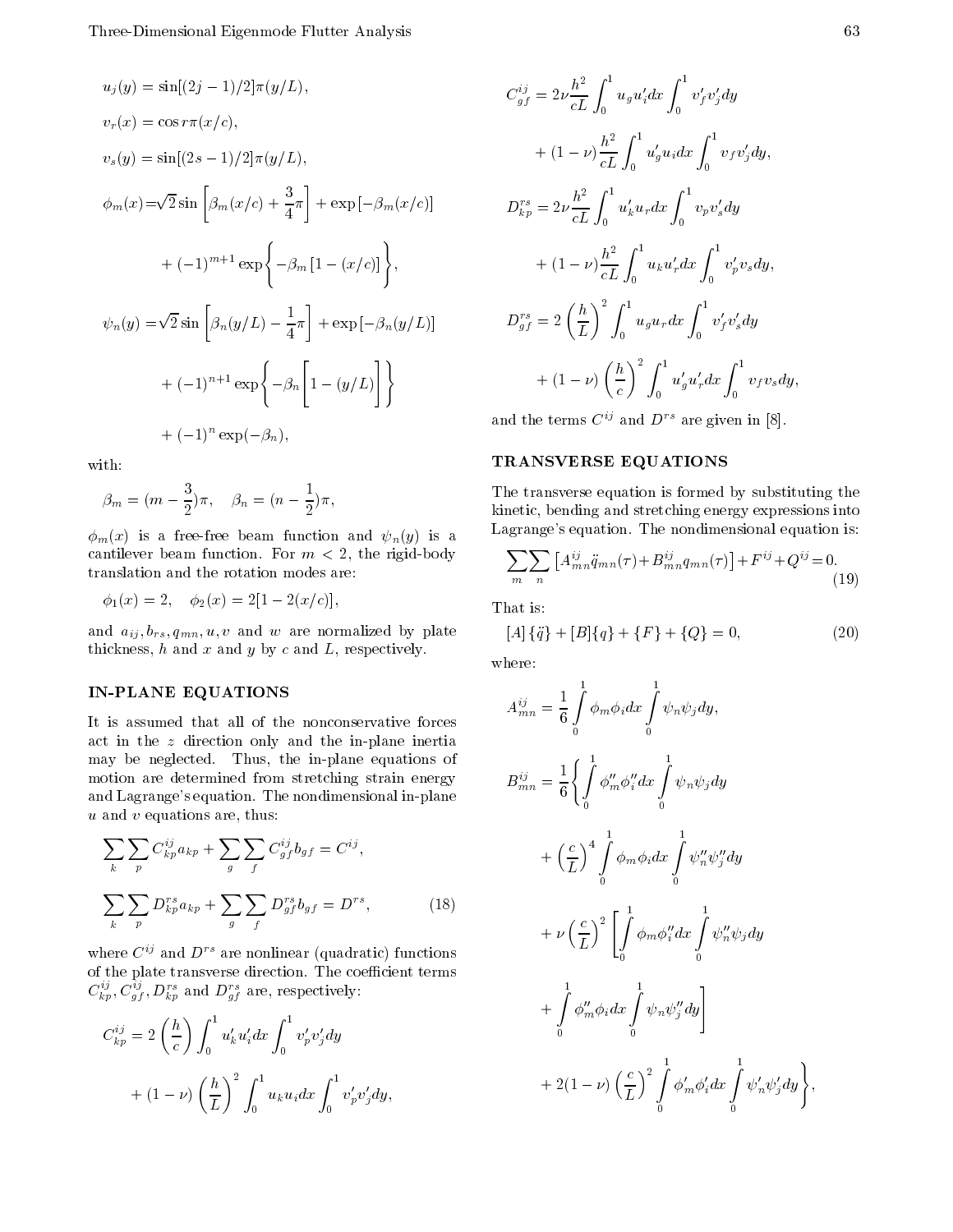$F^{ij}$  is a nonlinear force that depends on the deflection of the plate.  $Q^{ij}$  is the nondimensionalized, generalized aerodynamic force, which was discussed earlier.

#### AEROELASTIC MODEL

Having discussed the reduced order modeling technique earlier, a brief description is now given of how to incorporate the reduced order aerodynamic model, with the structural model discussed in the last part, into an aeroelastic model of flutter. Consider a discrete-time history of plate motion,  $q(t)$ , with a constant sampling time step,  $\Delta t$ . The sampled version of  $q(t)$  is then described by

$$
q = \frac{(q^{t+1} + q^t)}{2},\tag{21}
$$

and the velocity of this discretetime series is de-ned  $by:$ 

$$
\dot{q} = \frac{(q^{t+1} - q^t)}{\Delta t}.\tag{22}
$$

The structural dynamic, Equation 19, can be reconstituted as a state-space equation in discrete-time form. It is given by

$$
D_2 \theta^{t+1} + D_1 \theta^t + C_2 \Gamma^{t+1} + C_1 \Gamma^t = -F_N^{t+\frac{1}{2}}, \qquad (23)
$$

where the vector,  $\theta$ , is the state of the plate,  $\{\theta\}$  =  $\{\dot q, q\}$  and  $D_1$  and  $D_2$  are matrices describing the plate  $\quad$  Eq structural behavior c-pand c- $\Delta$  are matrices describing  $\sim$  and the vortex element behavior on the plate itself. There is a linear relationship between the downwash,  $w$ , at the collocation points and plate response,  $\theta$ . It is defined

$$
\mathbf{w} = \mathbf{E}\boldsymbol{\theta}.\tag{24}
$$

Thus combining Equations and  one obtains the aeroelastic state-space model in matrix form:

$$
\begin{bmatrix} A & -E \ C_2 & D_2 \end{bmatrix} \begin{Bmatrix} \Gamma \\ \theta \end{Bmatrix}^{t+1} + \begin{bmatrix} B & 0 \\ C_1 & D_1 \end{bmatrix} \begin{Bmatrix} \Gamma \\ \theta \end{Bmatrix}^t = \begin{Bmatrix} 0 \\ -F_N \end{Bmatrix}^{t+\frac{1}{2}} \begin{Bmatrix} 1 \\ 25 \end{Bmatrix}
$$

Equation 25 is referred to  $\quad$  as the complete fluid/structure model. The eigenvalues of the homogeneous part of Equation determine the stability of the aeroelastic system If any of the eigenvalues have magnitude greater than unity, then the system is unstable In principle, the stable in the couple the eigenvalues of  $\mathbb{R}^n$  and  $\mathbb{R}^n$  are contribution of  $\mathbb{R}^n$  and  $\mathbb{R}^n$  are contribution of  $\mathbb{R}^n$ for most aeroelastic calculations, one must compute the eigenvalues of the system as a function of some parameters such as the reduced velocity. Under these circumstances, it is computationally much more

efficient to model the unsteady aerodynamic loads using the reduced order aerodynamic model presented in earlier parts. Changing to normal mode coordinates (see Equation 14) and premultiplying the upper portion of Equation 25 by  $Y_{\vec{R}a}$ , gives:

$$
\begin{bmatrix} I & -Y_{Ra}^T E \\ C_2 X_{Ra} & D_2 \end{bmatrix} \begin{Bmatrix} \gamma \\ \theta \end{Bmatrix}^{t+1} + \begin{bmatrix} -Z_{Ra} & 0 \\ C_1 X_{Ra} & D_1 \end{bmatrix} \begin{Bmatrix} \gamma \\ \theta \end{Bmatrix}^t
$$

$$
= \begin{Bmatrix} 0 \\ -F_N \end{Bmatrix}^{t+\frac{1}{2}} \tag{26}
$$

Finally, incorporating the static correction technique into the reduced order aerodynamic model and after some manipulation, one obtains:

$$
\begin{bmatrix} I & -Y_{Ra}^{T} [I - A(A + B)^{-1} E] \begin{Bmatrix} \gamma_d \\ \theta \end{Bmatrix}^{t+1} + \begin{bmatrix} -Z_{Ra} & -Y_{Ra}^{T} [B(A + B)^{-1}] E \begin{Bmatrix} \gamma_d \\ \theta \end{Bmatrix}^{t} + \begin{bmatrix} -Z_{Ra} & -Y_{Ra}^{T} [B(A + B)^{-1}] E \begin{Bmatrix} \gamma_d \\ \theta \end{Bmatrix}^{t} = \begin{Bmatrix} 0 \\ -F_N \end{Bmatrix}^{t+\frac{1}{2}}. \tag{27}
$$

The eigenvalues of Equation will closely approxi mate the eigenvalues of Equation 5, provided that a sufficient number of eigenmodes are retained in the model

#### NUMERICAL RESULTS

 $\epsilon$  -  $\epsilon$  qmn is given, the generalized coordinates  $a_{ij}$  and  $v_{rs}$  $\sim$  the Runge Kutta method, step by step in time. Four Equation is a set of nonlinear ordinary dierential equations Note that the nonlinear FN include note that the non-linear FN include note that the non-linear FN i only the generalized coordinates qmn but also aij and  $b_{rs}$ . Equations 18 and 19 are algebraic equations. If obtained from Equation 18 can be substituted into Equation 17. Then, Equation 19 can be solved by rectangular cantilever plate models of varying aspect ratio were considered. The models are taken to be an aluminum alloy plate of constant thickness with aspect ratios of  $AK \equiv L/c = 0.75 - 10$ . The plate streamwise length c m is - and in the plate the continues in  $h = 0.001$  m and Poisson's ratio is  $\nu = 0.3$ . For the basic case, the plate was modeled using 50 vortex elements, i.e.,  $km = 10$  and  $kn = 5$ . The wake was modeled using 150 vortex elements, i.e.,  $kmm = 40$ . The total number of vortex elements (or aerodynamic degrees of freedom is The plate modal numbers are now the state of the vortex and my the state of the volume of the volume of the volume of the volume of th

#### VORTEX LATTICE MODEL

The results in this section are presented to validate the unsteady voltage  $\mathcal{L}$  is the unsteady voltage model Figure model Figure model Figure model Figure model Figure model Figure model Figure model Figure model Figure model Figure model Figure model Figure model Figur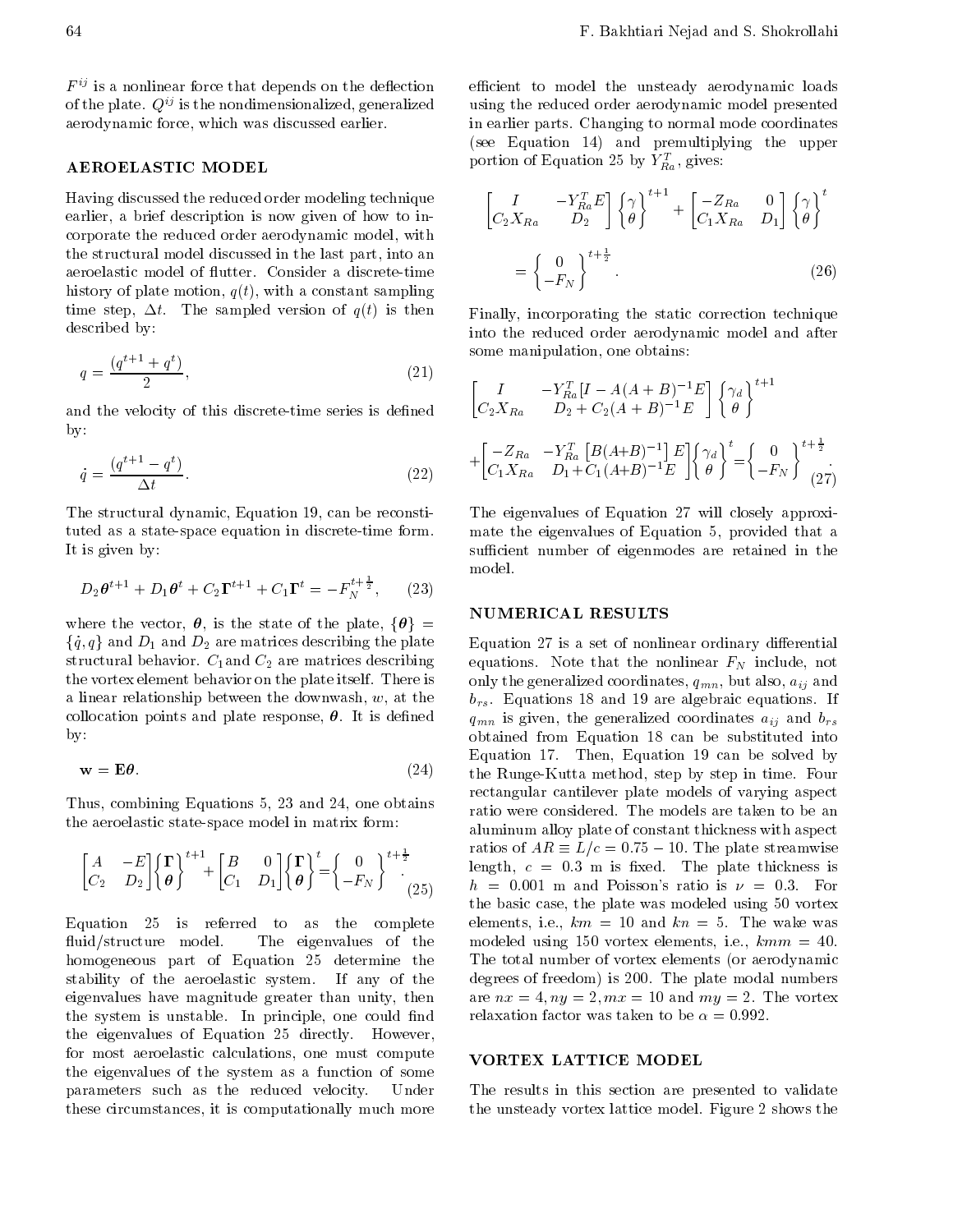

**Figure 2.** Time mstory int due to step change in downwash for plate-

indicial response of a rectangular wing with an aspect ratio of 5.0, due to the rigid-body plunging motion of the wing

To reduce the number of vortex elements required the solution was assumed to be symmetric about the longitudinal axis

For this example, the wing was modeled with 8 vortex elements in the streamwise direction and  $10 \text{ in}$ <br>the spanwise direction. The wave taken to be five the spanwise direction The was taken to be - was taken to be - was taken to be - was taken to be - was taken to the spanwise direction. The wake was taken to be five<br>chords long and was modeled using 40 vortex elements  $\frac{1}{4}$ in the streamwise direction and 10 in the spanwise direction. The wake relaxation factor,  $\alpha$ , was set to  $\qquad \qquad \mathbf{0.4}$ 0.992.

## EIGENMODES OF AERODYNAMIC SYSTEMS

Typical eigenvalues for the basic vortex lattice model are shown in Figure This - In Figure Shows - Application - In This - In This - In This - In This - In This - I in terms of discrete time multiplier,  $Z$ . Note that for



**Figure 3.** Eigenvalue solutions of vortex lattice model of unsteady flow about a three-dimensional plate:  $k$  ,  $k$  ,  $k$  ,  $k$  ,  $k$  ,  $k$  ,  $k$  ,  $k$  ,  $k$  ,  $k$  ,  $k$  ,  $k$  ,  $k$  ,  $k$  ,  $k$  ,  $k$  ,  $k$  ,  $k$  ,  $k$  ,  $k$  ,  $k$  ,  $k$  ,  $k$  ,  $k$  ,  $k$  ,  $k$  ,  $k$  ,  $k$  ,  $k$  ,  $k$  ,  $k$  ,  $k$  ,  $k$  ,  $k$  ,  $k$  ,  $k$  ,  $k$  ,

normalization purposes, the airspeed,  $U$ , is assumed to be unity and, thus,  $\Delta t = \Delta x$ .

There are 64 real and 136 complex conjugate eigenvalues When the wake elements are increased note that the number of spanwise vortex locations  $kn$  does not change), the eigenvalues become denser in their distribution A numerical example is shown in Figure 4 for  $km = 40$  and  $kmm = 160$ . To determine the contribution of the individual aerodynamic eigenmodes to overall wing lift, a numerical experiment was considered. It is assumed that the wing plate is absolutely rigid and a unit step change in downwash is prescribed over the wing The lift is de-ned as

$$
C_L = \frac{1}{\rho_{\infty} U^2} \int_{0}^{1} \int_{0}^{1} \Delta p(x, y) dx dy,
$$
 (28)

the results for  $\mathbf{r}_1$  are shown in Figure shown in Figure shown in Figure shown in Figure shown in Figure



**Figure 4.** Eigenvalue solutions of vortex lattice model of unsteady flow about a three-dimensional plate:  $k$  ,  $k$  ,  $k$  ,  $k$  ,  $k$  ,  $k$  ,  $k$  ,  $k$  ,  $k$  ,  $k$  ,  $k$  ,  $k$  ,  $k$  ,  $k$  ,  $k$  ,  $k$  ,  $k$  ,  $k$  ,  $k$  ,  $k$  ,  $k$  ,  $k$  ,  $k$  ,  $k$  ,  $k$  ,  $k$  ,  $k$  ,  $k$  ,  $k$  ,  $k$  ,  $k$  ,  $k$  ,  $k$  ,  $k$  ,  $k$  ,  $k$  ,  $k$  ,



**Figure 5.** Contribution of each aerodynamic eigenmode to overall wing lift  $[9]$ .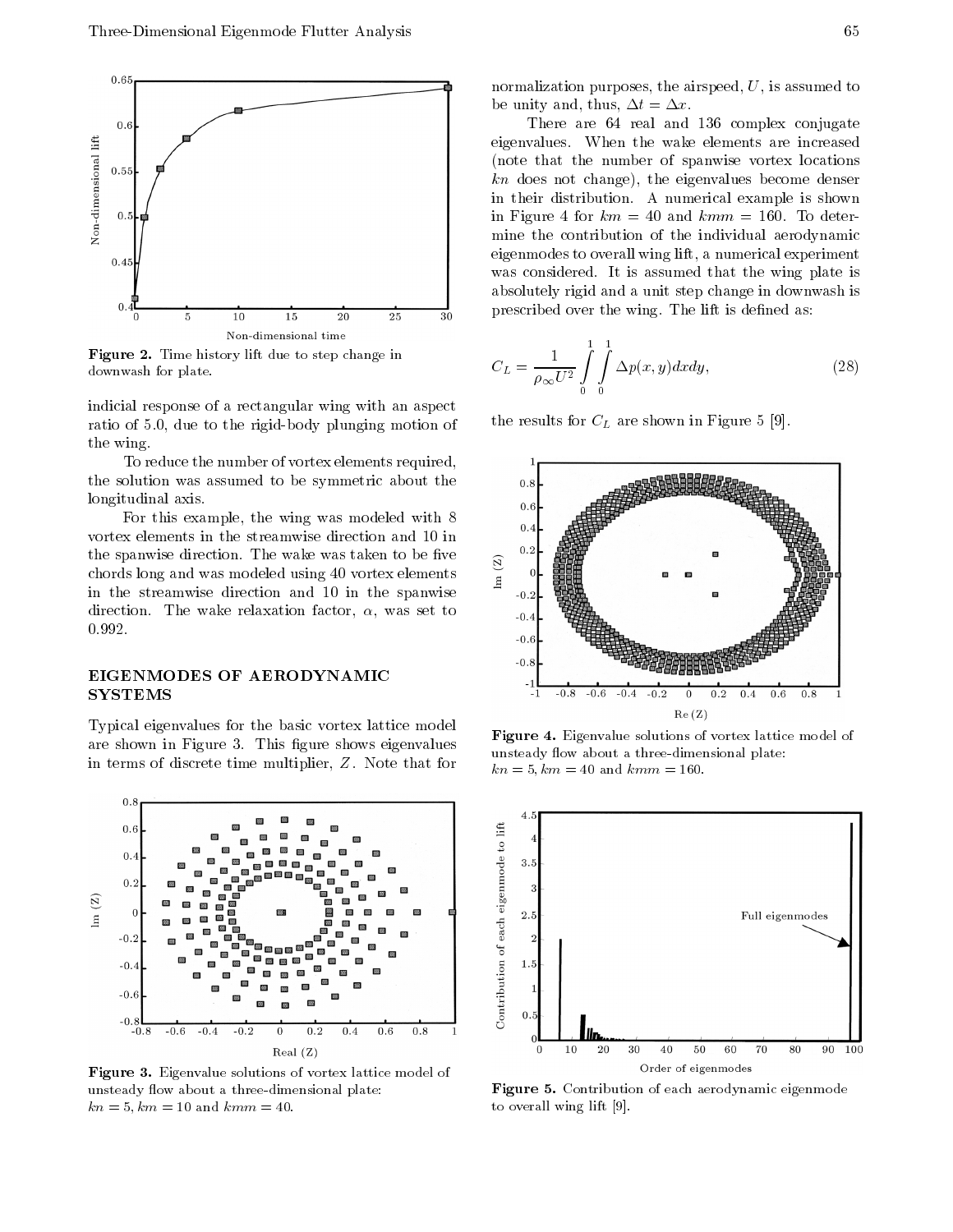Figure 5 shows the magnitude of the lift created by individual aerodynamic eigenmode  $C<sub>L</sub>(i)$  vs the aerodynamic eigenmode number i

For comparison, the total lift created by all eigenmodes,  $C_{L,\text{total}}$ , is also plotted in Figure 5, as shown<br>by the thick bar. Only 90 aerodynamic eigenmodes are<br>plotted in Figure 5 because, beyond 90 eigenmodes, the  $\frac{3}{2}$ by the thick bar. Only 90 aerodynamic eigenmodes are plotted in Figure 5 because, beyond 90 eigenmodes, the lift contribution is almost zero The -rst eigenmodes plotted are from the pure real eigenvalues and the order is from smaller to larger damping. It is seen that the contribution is the state of the the three three that the three contribution  $\mathcal{L}_\mathbf{u}$ eigenmode and the second most important is from the 13th eigenmode. The contribution decreases as the eigenmode order, i.e., damping, increases. For the pure real eigenmodes, the eigenmodes with the smallest damping are not always the most important. For the present example only a few eigenmodes are signi-cant which provides very useful information for the flutter analysis using the reduced-order aerodynamic model.

## REDUCED ORDER AERODYNAMIC MODELS

The eigenmode information computed in the previous section is now used to construct reduced order aerodynamic models One considers the considers the considers the case of the case of the case of the wing vibrating with a rigid-body plunging motion. Two reduced order models were used; both contained 39 eigenmodes, but one used the static correction technique and one did not. Figure 6 shows the unsteady lift as a function of reduced frequency. The results show that the reduced order model using static correction agrees well with the direct vortex lattice solver, whereas the reduced order model without static correction has significant errors at high reduced frequencies on at  $\sim$ interesting feature of the case shown in Figure 6 is that most of the eigenmodes used in the reduced order model were eigenmodes of the -rst mode branch cut



**Figure 6.** Unsteady lift due to harmonic rigid body plunging motion of plate-



Figure - Eigenvalue solutions of linear aeroelastic model-

(the branch cut nearest the imaginary axis). This suggests that one might be able to reduce the size of the vortex lattice model by using vorticity distributed in a few appropriately shaped spanwise modes

Another interesting point is that no more modes were required to obtain satisfactory required to obtain satisfactory results for a -  $n$ wing than were required for two-dimensional, even though the wing has a total of 480 degrees of freedom.

#### FLUTTER CALCULATIONS

Next, one considers the use of reduced order models to compute the flutter stability of a cantilever plate. When the nonlinear force  $\mathbf{F} = \mathbf{F} \mathbf{F}$  is the nonlinear force  $\mathbf{F}$ or set to a linear and a linear attention that is obtained in the set of the set of the set of the set of the tained. The aeroelastic eigenvalues from solving these equations determine the stability of the system. When the real part of any eigenvalue of any eigenvalue of any eigenvalue of any eigenvalue of any eigenvalue of any the entire system becomes unstable. Figures 7a and 7b show a typical graphical representation of the eigen analysis in the form of real eigenvalues Re i vs the flow velocity and, also, a root-locus plot for the nominal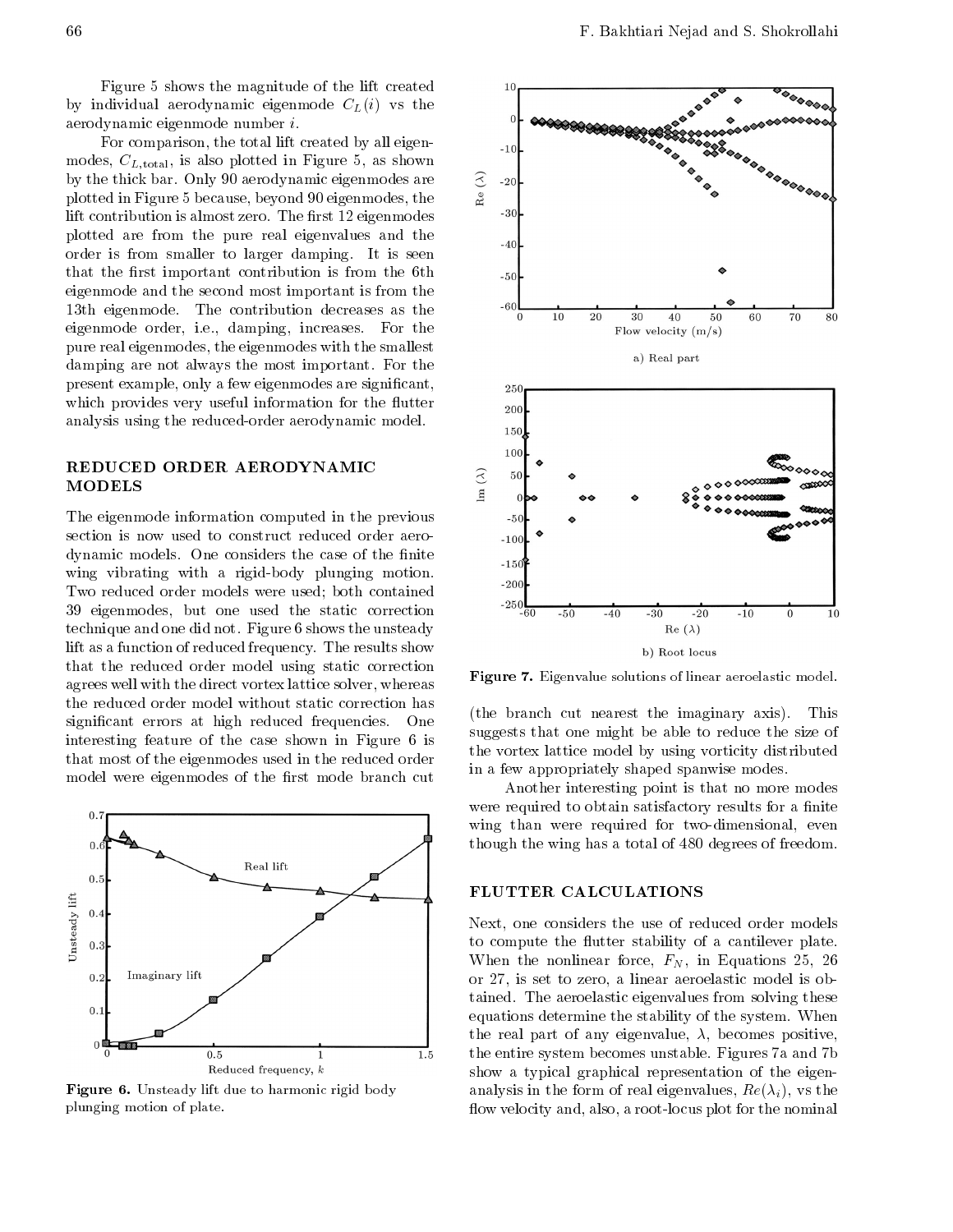linear system using all aerodynamic eigenmodes There intersections of the velocity and velocity and velocity and vertices of the velocity and velocity and velocity one is ufficiently and the critical utter velocity and the critical utter  $\mathcal{L}_{\mathcal{A}}$ with the corresponding flutter oscillatory frequency f and the other is used to the other index for  $\mathbf{u}$  and  $\mathbf{u}$  and  $\mathbf{u}$  and  $\mathbf{u}$  and  $\mathbf{u}$  and  $\mathbf{u}$  and  $\mathbf{u}$  and  $\mathbf{u}$  and  $\mathbf{u}$  and  $\mathbf{u}$  and  $\mathbf{u}$  and  $\mathbf{u}$  and  $\mathbf{u}$  and  $\mathbf{$ the divergent velocity with zero oscillatory frequency Note that the divergent velocity corresponds to a pri marily aerodynamic mode. Figure 8 shows a graphical representation of the eigenanalysis using a reduced order aerodynamic model with a static correction for seven aerodynamic eigenmodes  $(Ra = 7)$ , i.e., the 6th and  $13th-18th$  eigenmodes corresponding to Figure 5. Excellent agreement between the full and the reduced aerodynamic eigenmode results is obtained. However, the computation time using the reduced-order model is only about  $\frac{}{150}$  that of the original model.

From Figure it is found that the linear utter motion is dominated by the coupling between the -rst two structural modes ie the spanwise bending mode and the rigid plunge and rotation modes in the chordwise direction. Figure 8 shows the flutter

velocities (Figure 8a) and frequencies (Figure 8b) of the linear system vs the aspect ratio  $AK \equiv L/c$  from 0.75 to using a -veeigenmode reducedorder aerodynamic model (6th and 13th-16th) with a static correction. Both flutter velocity and corresponding frequency are increased as the aspect ratio decreases It was found aerodynamic modes are virtually identical

Figure 9 shows the convergent behavior of the linear flutter velocity vs the numbers of the structural modal function,  $nx$  and  $ny$ . Figure 9a is for the flutter velocities and Figure 9b is for the correspondent frequencies of the linear system. The present method has good convergence both for ny and ny when  $nx > 3$ . Note that the flutter velocities for  $ny = 1$ are modestly higher than those for  $\eta$  is the state for ny  $\eta$ that for  $AK \equiv 1$ , when  $ny = 1$  and  $nx = 3$ , the -rst three plate natural frequencies are and 58.9 Hz. Thus, it is found that there is a lower second natural frequency of the plate for ny as compared for ny as compared for ny as compared for ny as compared with  $ny = 1$ . This leads to a lower flutter velocity for





**Figure 8.** Linear aeroelastic model vs aspect ratio of the straight plate.

Figure - Linear aeroelastic model vs the numbers of structural modal function.